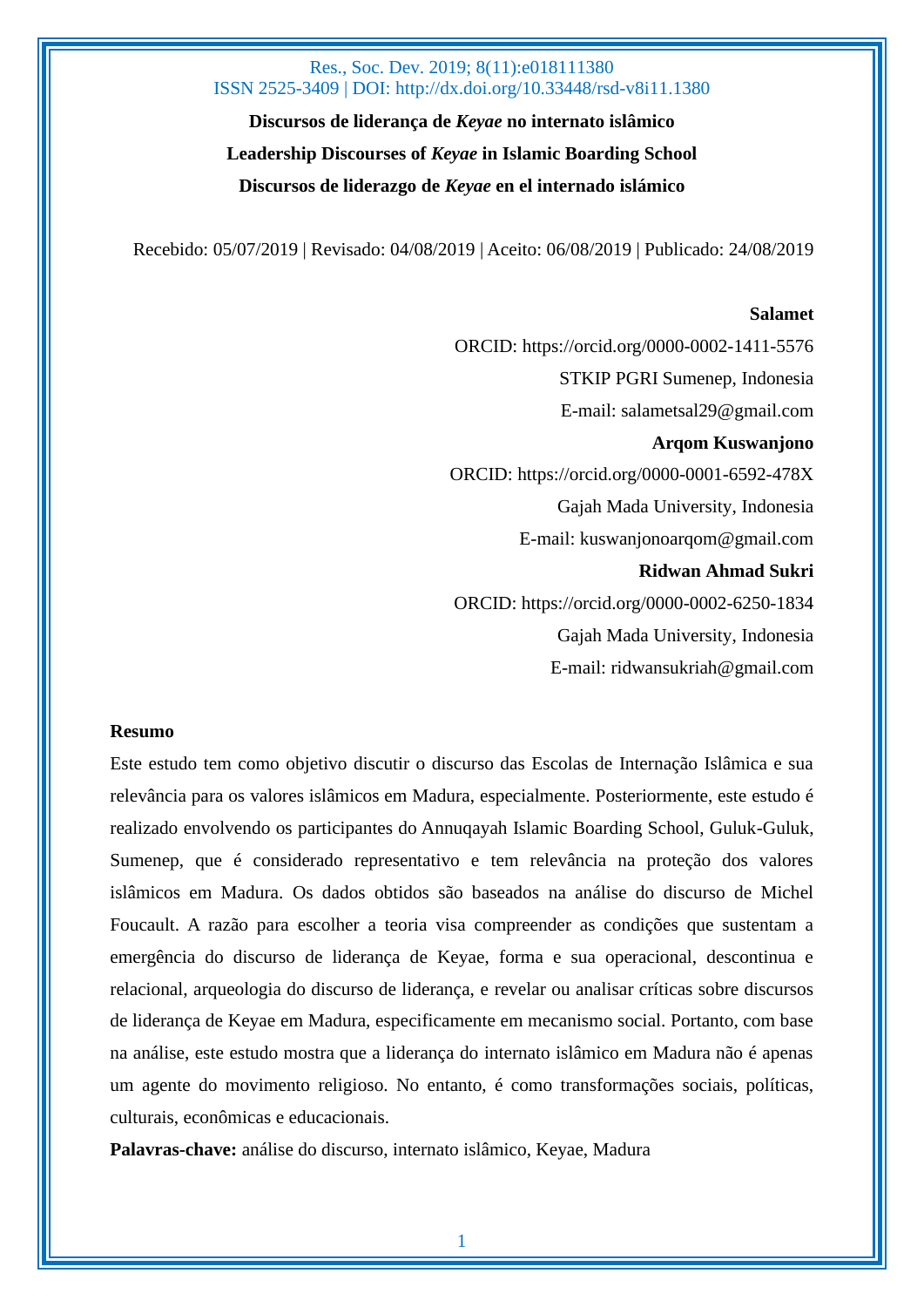#### **Abstract**

This study is aimed to discuss the discourse of *Keyae* in Pesantren (Islamic Boarding School) and its relevance toward Islamic values in Madura, especially. Afterward, this study is conducted by involving the participators in Annuqayah Islamic Boarding School, Guluk-Guluk, Sumenep which is assumed to be representative, and have relevance in protecting Islamic values in Madura. The data which is obtained based on Michel Foucault's discourse analysis. The reason to choose the theory aims to understand the conditions that supporting the emergence of leadership discourse of *Keyae*, form and its operational, discontinue and relational, archeology of leadership discourse, and reveal or analyze critics on leadership discourses of *Keyae* in Madura, specifically in social mechanism. Therefore, based on the analysis, this study shows that leadership of *Keyae* in Islamic Boarding School in Madura is not merely as an agent of religious movement. However, it is as social, politic, culture, economic, and education transformations.

**Keywords:** discourse analysis, Islamic boarding school, *Keyae,* Madura

#### **Resumen**

Este estudio tiene como objetivo discutir el discurso de Keyae en Pesantren (Colegio de Internos Islámico) y su relevancia para los valores islámicos en Madura, especialmente. Posteriormente, este estudio se lleva a cabo involucrando a los participantes en el internado islámico Annuqayah, Guluk-Guluk, Sumenep, que se supone representativo, y tiene relevancia en la protección de los valores islámicos en Madura. Los datos que se obtienen en base al análisis del discurso de Michel Foucault. La razón para elegir la teoría tiene como objetivo comprender las condiciones que apoyan la aparición del discurso de liderazgo de Keyae, su forma y su operativa, discontinua y relacional, arqueología del discurso de liderazgo, y revelar o analizar críticos sobre los discursos de liderazgo de Keyae en Madura, específicamente en mecanismo social Por lo tanto, según el análisis, este estudio muestra que el liderazgo de Keyae en el internado islámico en Madura no es simplemente un agente del movimiento religioso. Sin embargo, se trata de transformaciones sociales, políticas, culturales, económicas y educativas.

**Palabras clave:** análisis del discurso, internado islámico, Keyae, Madura.

## **1. Introduction**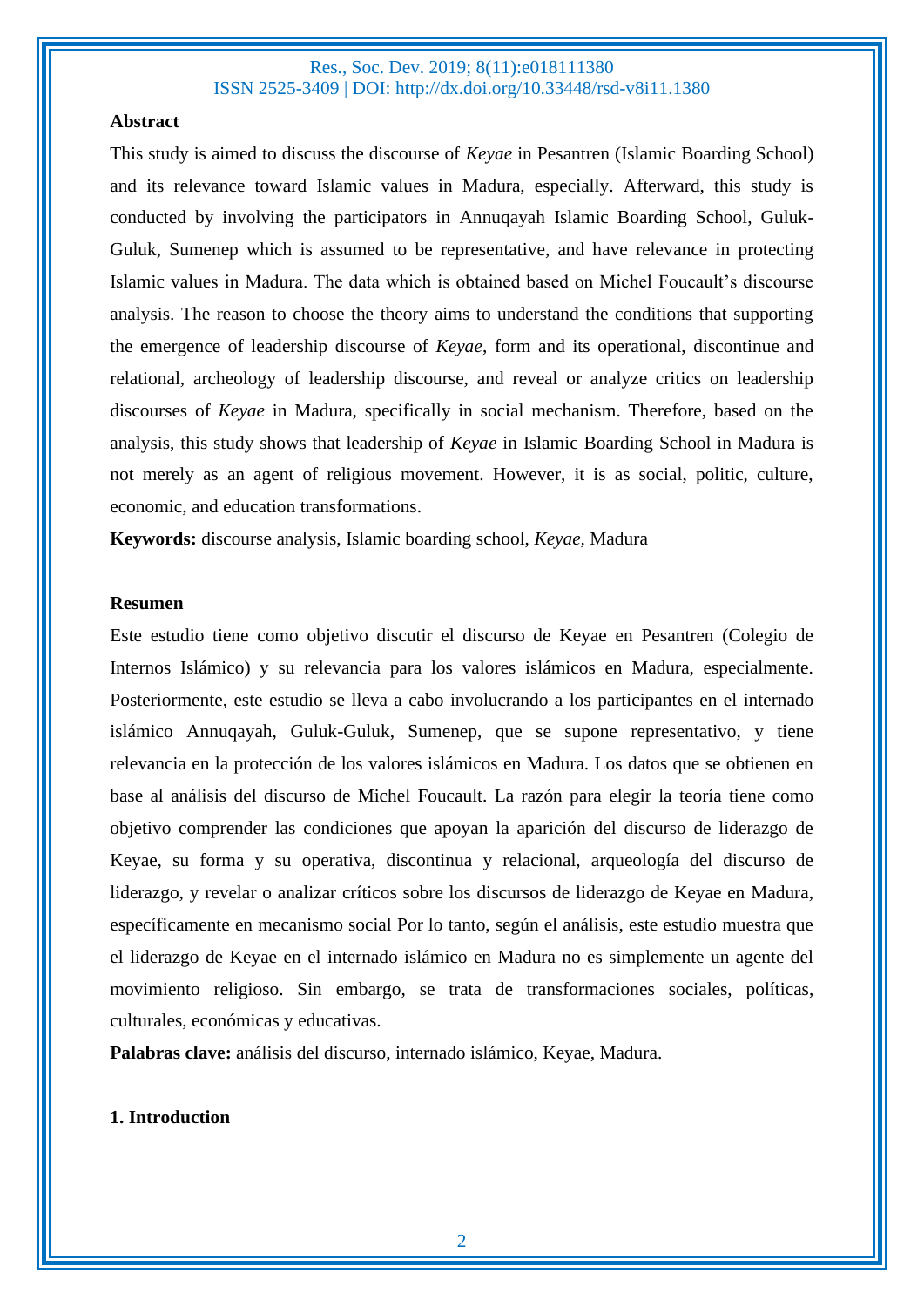The term *Keyae* basically used as honor title for an expert in Islamic religion given by Madura societies. The term then developed not only for the leader of Islamic Boarding School, but there are some categories such as *Keyae* as Islamic Boarding School leaders, *Keyae* as teacher for reading Koran which is mostly known as Keyaji and *Keyae* as paranormal (performing medication using supernatural or spiritual power). However, the general and mostly known by Madura society is *Keyae* as Islamic Boarding School leader which has important roles in spreading Islamic religion in Madura.

*Keyae* in Indonesian religion discourse is more emphasizing as leader in Islamic Boarding School as educated Muslim and humiliate his/her life only for Allah, as well as spreading and deepen religion lesson through Islamic classic book sources or Islamic education activity traditionally (Dhofir, 1982: 55-56). Besides *Keyae*, another term that used for calling *Keyae* is Ulama (Dirdjosanjoto, 1999: 20).

In the strategic position in social dynamics, *Keyae* has the same position with educated people and rich people in such society (Turmudi, 2004: 1). However, the central position of *Keyae* as *religion*, social, and politic leader (in the government structure) in Indonesia has been performed since kingdom era (Dirdjosantoso in Ummatin, 2002: 30).

Basically, the position of *Keyae* in Madura is given position by genetic factor. Hence, this genetic factor becomes primary discourse concern for *Keyae* leadership. Moreover, the existence of *Keyae* and Islamic Boarding School cannot be separated, since Islamic Boarding School is a place where *Keyae* spreading Islamic religion and perform their leadership.

The influence of *Keyae* is not merely in religion, but also as agent in cultural strengthen in society. Further, *Keyae* also stand for informal leader who has strong power in its community, even, most of *Keyae* in Madura are being politic figure. It is also happened in Madura society in which *Keyae* has role as guidance for the society.

The phenomenon of *Keyae* in Islamic Boarding School describe how powerful *Keyae* is, so *therefore Keyae* will have double roles and has attractiveness to discuss and trace from various perspective.

For Madura society, *Keyae* became a role model and central position to complain about any issues faced by them. Almost all the problems faced by the people in Madura, is assumed that it would be easy to resolve when asking for guidance from *Keyae*. Thus, many personal issues and internal conflicts between communities are solved through *Keyae* intervention.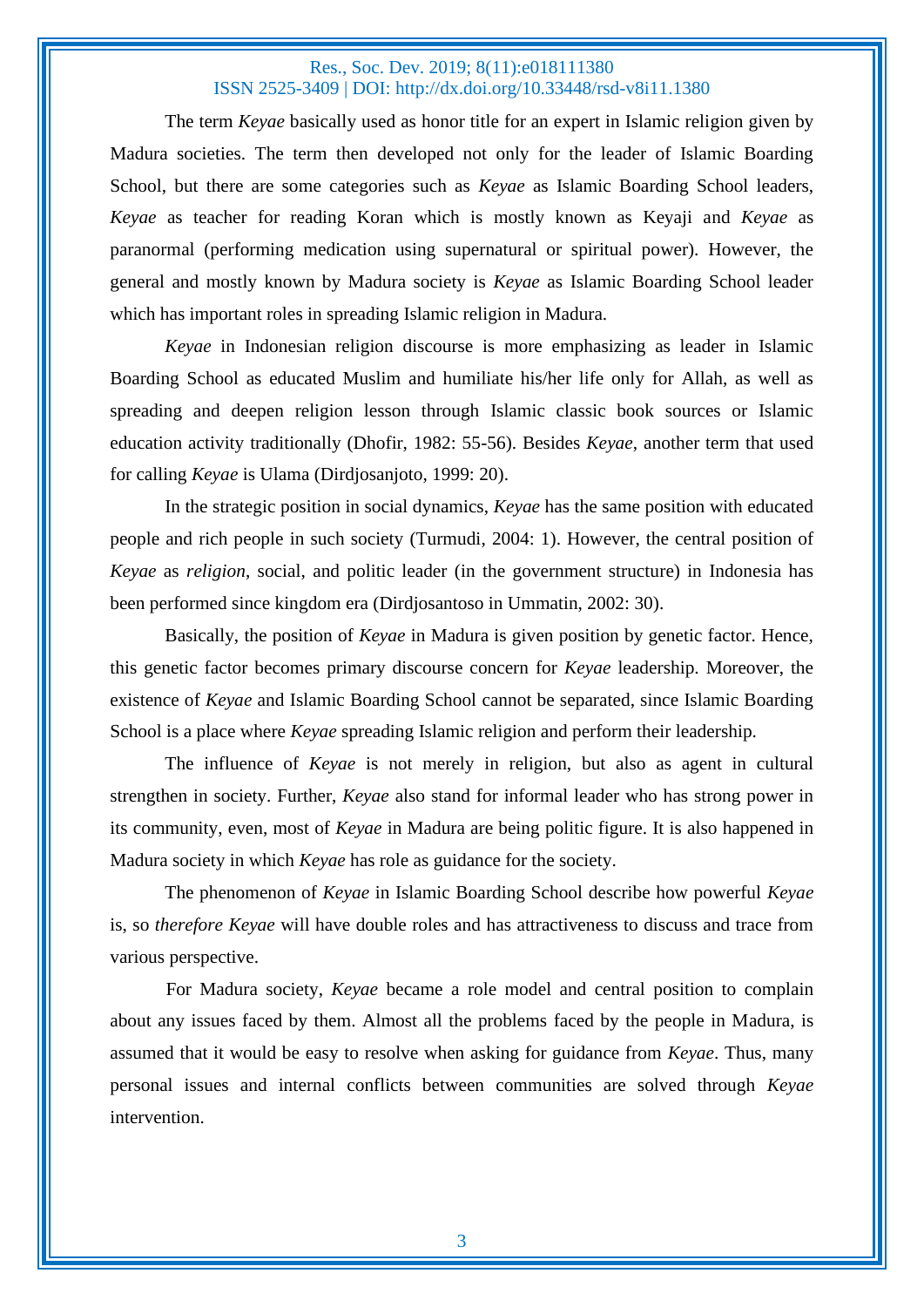From Foucault point of view, the phenomenon of *Keyae* leadership in Madura should be understood from relations power which dominates it. Further, Foucault (in Bertens, 2001: 307-319) explain that power exist everywhere, since power is one dimension from relation, absolute, and do not depend on human awareness. However, power is seen merely as a strategy. The strategy exist everywhere and including system, regulation, and structure. Power do not comes from outside, rather, it is determine the structure, regulation, and relation from inside which is making all things possibly happened.

As referred to Forcault perspective, *Keyae* leadership in Madura is in line with the discourse, then discourse and power will always relational. *Keyae* leadership in Islamic Boarding School in this context can be defined as power that is understood as regulation system and normalization societies life. *Keyae* view as leadership that is not hierarchy, meanwhile it is spread and operational in social mechanisms.

Regarding to explanation of the roles of *Keyae* in Madura, this study is intended to discuss leadership discourse of *Keyae* and its relevance toward Islamic values in Madura especially in Islamic Boarding School using Michael Foucault perspective. The leadership discourse mostly discussed based on history side. Yet, there is no discussion from Michel Foucault archaeology and genealogy. The archaeology is quite different with idea history. At least, there are four principal which differs between archaeology analyses with history. Firstly, archaeology do not discuss about thinking and representation in discourses. Rather, archaeology is more discussing on discourse as practical based on its regulation. Secondly, archaeology do not try to look for linier or gradual correlation between discourses, but try to search the characteristic of the discourse. Thirdly, archaeology do not discuss about individual concern or *ouveres*. Archaeology concerns on the types of discursive practical which is relating to the individual *ouvere*. Fourthly, archaeology does not investigate discourse but it is more concern on arrested systematic as discourse object (Ritzer, 2003: 72).

Meanwhile, genealogy analysis in reading phenomenon of *Keyae* Islamic Boarding School leadership in Madura will try to see how the relation of leadership in dominate, control, and lead the society. Hence, from the explanation, the leadership phenomenon of *Keyae* in Islamic Boarding School in Madura will be discussed from the perspective of Michel Foucault theory.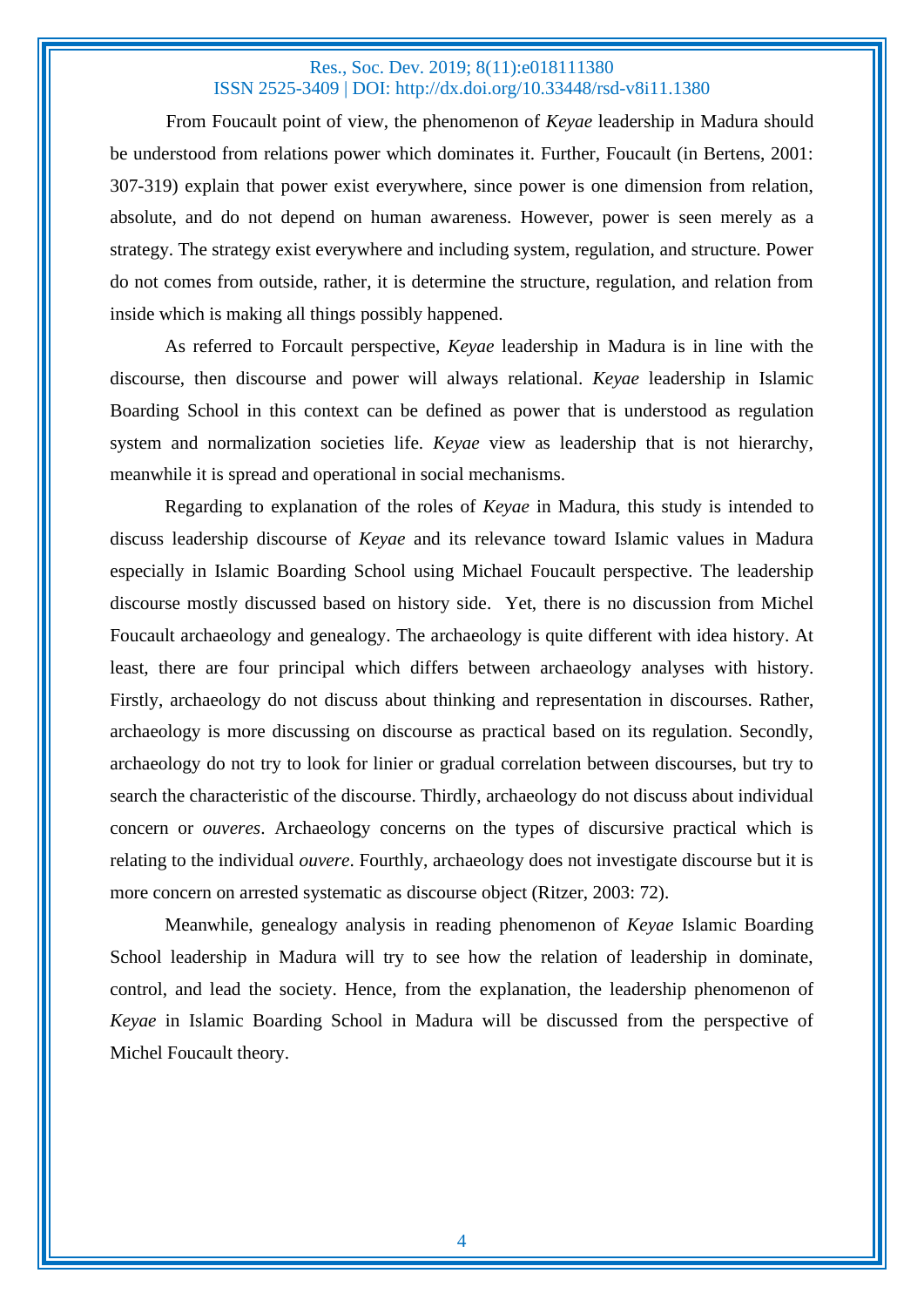#### **1. Archeology and Genealogy Method in Michel Foucault' Discourse Analysis**

Foucault using archaeology concept to differ the approach regarding with history, especially hermeneutic which is generally need understanding in discourse basic or scheme clarification subjective meaning. Moreover, it is dealing with the difference between any kinds of history model which has causal or superficial characteristic.

The Archaeology of Knowledge basically reflects Foucault's intuitive thinking, which tries to change the research methodology with speculative improvisation, yet still based on facts. Foucault completes the archeology approach as tool to test and understand complex social phenomenon through the way it is produced.

Further, Foucault also underline four principals of archeologist method that can be summarize as follow:

- 1. Archaeology is not trying to define thinking, representation, description or image, themes, pre occupation either implicit or explicit in discourse. Meanwhile, it is trying to explain discourse itself which should be obligate the certain regulations.
- 2. Archeology is not trying to discuss continuity and insensible transition in discourse, rather it is discuss the specification to show regulation set behind.
- 3. Archeology is not aiming to discuss enigmatic point in which individual and society is influence each other. Further, it is also not a sociology, psychology, or anthropology creation, but it is merely focus with the determining regulation types to discursive practical.
- 4. Archeology is not trying to restore what being thought, hoped, purposed and desired by human expressed in discourse. It is more concern on systematic description about discourse object.

The way Foucault thinking show that archeology approach basically a field to investigate discourse, especially power that regulate and produce discourse. Walshaw (2007: 9) dealing with this concern, explain that archeology place discourse as field object.

In its application, archeology approach should view the observed subject as not merely psychological, sociological, or anthropological subject, rather it is discursive subject. Wherever a discourse and the subject are found, hence the field to investigate archeology is found as well. Afterward, in recognizing discourse, it is not enough only by tracking the talk and written. The systematic practical and determined regulation to organize the way people talk and act should be the concern as well.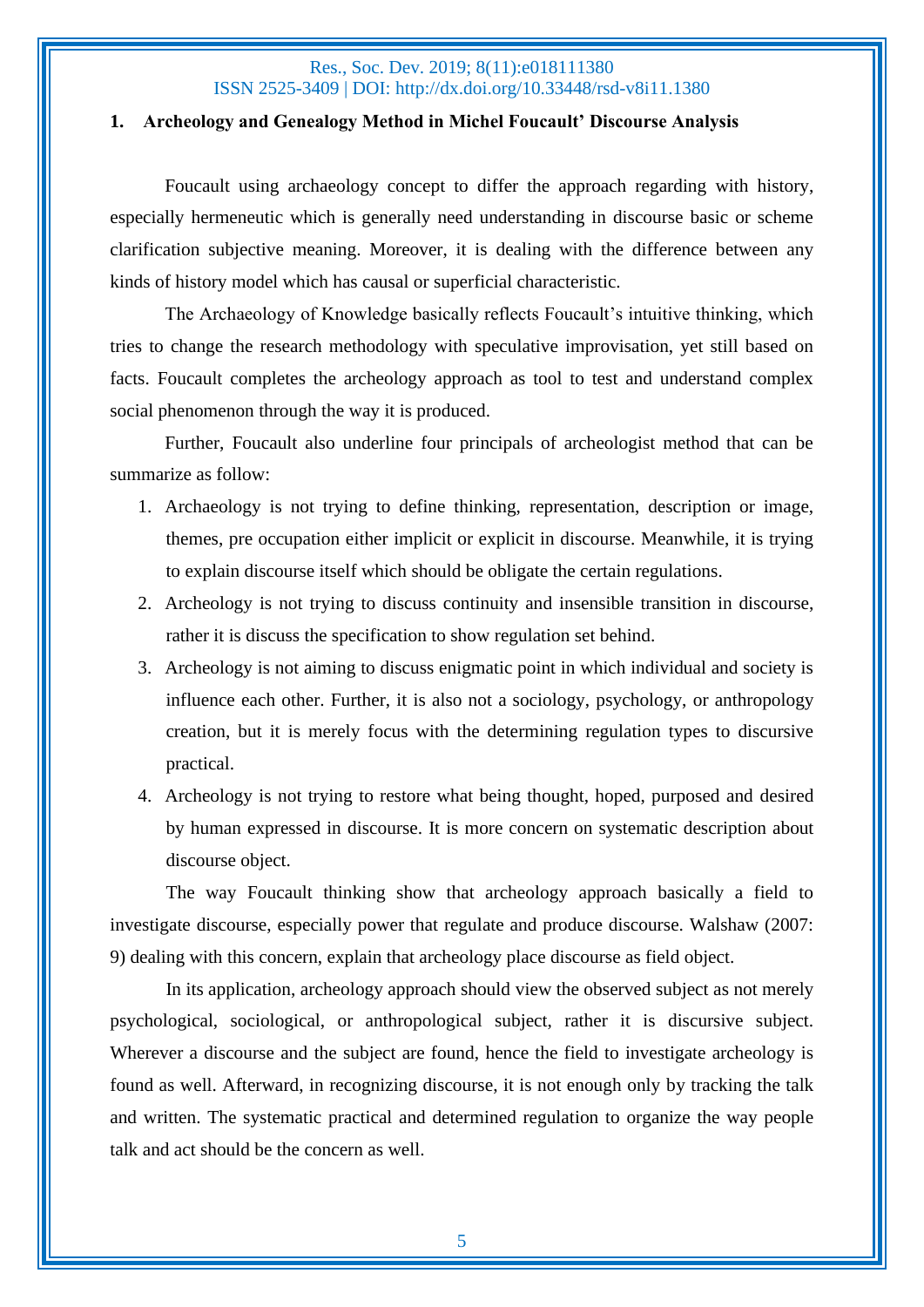In this case, archeology should be view beyond the surface of the subject. For instance, religious texts are the surface. Individual should be tracking in discursive system, applicable rules, and power, hence the text can be acknowledged and practiced broadly by adherents of such religion. All of these things will be closely related to the analysis of discourse, especially by involving episteme, archives, power, and discourse itself.

As for genealogy method is still continuous part of archeology method proposed by Foucault. Through this method, Foucault tries to connect discourse with daily practice which useful for testing and understanding how the subject is formed as discursive or real in the same condition.

Foucault (1977: 139-140) explains further:

"Genealogy is gray, meticulous and patiently documentary. It operates on a field of entangled and confused parchments, on documents that have been scracthed over and recopied many times... genealogy retrieves an indipensable restraint: it must record the singularity of events outside any monotonous finality; it must seek them in the most unpromising places, in what we tend to feel is without history–in sentiments, love, conscience, instincts; it must be sensitive to their recurrence, not in order to trace the gradual curve of their evolution but to isolate the different scenes where they engaged in different roles. Finally genealogy must define even those instances when they are absent, the moment when they remained unrealized… Genealogy requires patience and a knowledge of details, and it depends on a vast accumulation of source material."

Genealogy basically focuses on daily activities and tries to explain statements in society but more concern on the power. Genealogy introduces power through history of present, how the statements are processed, and concentrate in the use of archaeology strategically to answer any kind of problems that appeared in society.

This approach is actually important to reveal power and determine discourse meaning, and the aims which taken for granted by the subject. Walshaw (2007: 14) explains genealogical analyses as a tool to explore the interaction of power and knowledge within the practices and social structures of education. Moreover, it uses as highlight the profound influence of discourse on shaping everyday life in education. Genealogy analysis makes people possibly to observe relation between the power and knowledge in practical and social structural that will be formed everyday life.

At first glance, there is no significant difference between archeology and genealogy method in its application, since both of the method should be run together. However, Smart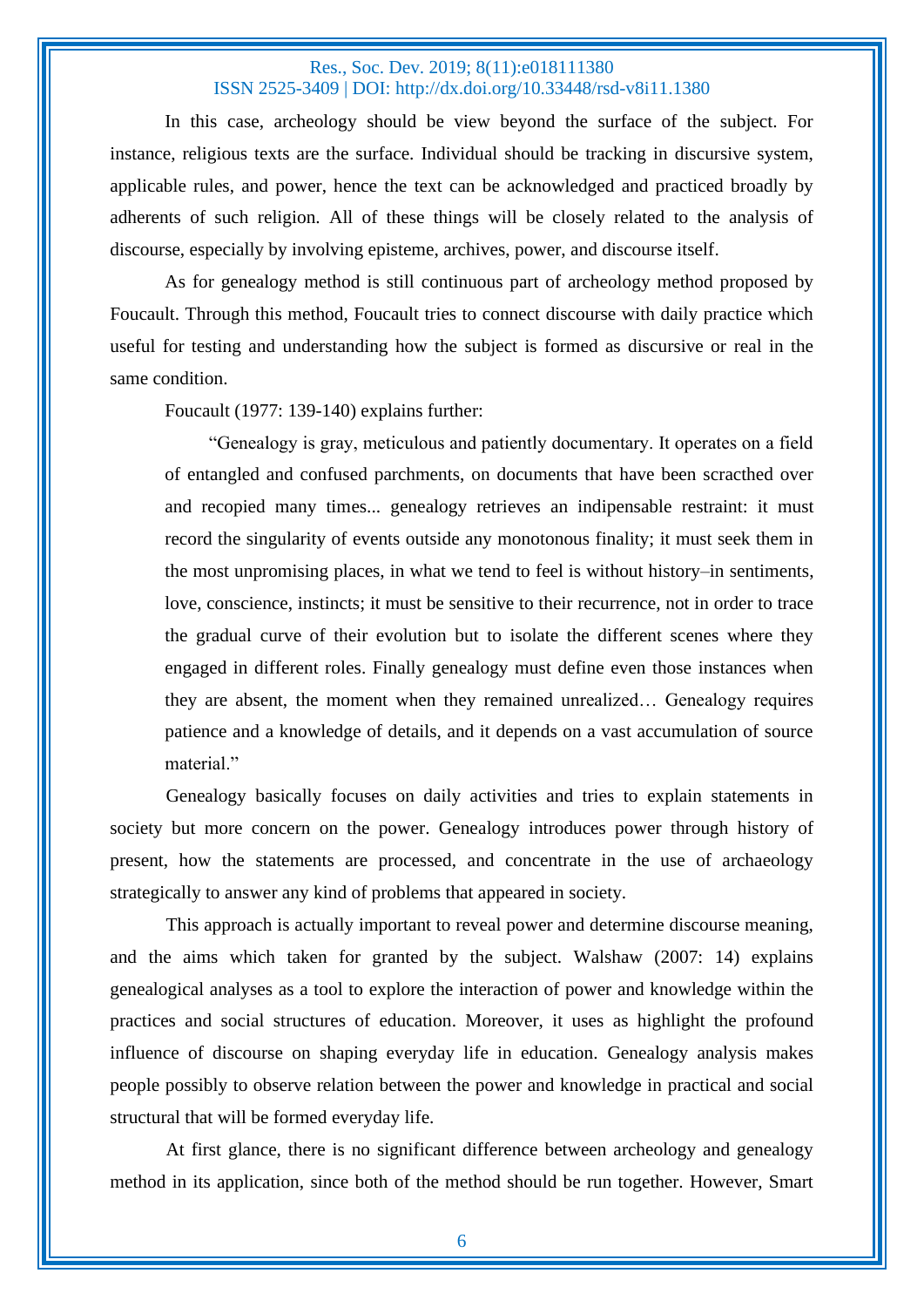(in Mills, 2003: 25) reveals the difference between archeology and genealogy method in which archaeology is directed in the analysis about rules of the unconscious from formation which organize the emergence of discourse in human science. Meanwhile, genealogy analysis is try to open the emergence of human's knowledge, conditions of existence, which are closely related to technology or certain powers contained in social practice.

Therefore, these two approaches or analysis are two sides of one coin. Nevertheless, in its practice, as stated by Mills (2003: 25), the two methodologies can be difference method. Archeology can give people a snippet, a slice in the existing discourse, while genealogy focuses on the process aspects of the network of discourses.

Foucault (1980a: 85) also argues as follow:

"...if we were to characterise it in two terms, then "archaeology" would be the appropriate methodology of [the] analysis of local discursivities, and "genealogy" would be the tactics whereby, on the basis of the descriptions of these local discursivities, the subjected knowledges which were thus released would be brought into play."

Then, based on Foucault's explanation, archeology can be used as method to analysis local discourse, whereas genealogy can be used as tactic genealogy which based on the local discourses description.

#### **2. Analysis and Discussion**

In the analysis of Foucault's model discourse analysis, the leadership of *Keyae* in Annuqayah Islamic Boarding School can be viewed as discourse formed through a long historical journey. This leadership discourse is involving many factors and other discourses in the forming process start from society development of the cultural complexion, the existence of Islam and its influence on the values and beliefs of society, to the subjective role of crossgeneration *Keyae* who continue to confirm their leadership discourse in the community itself.

Thus, in this case, following the Foucault's analysis flow, there will be several things that can be reviewed from *Keyae* leadership as follow: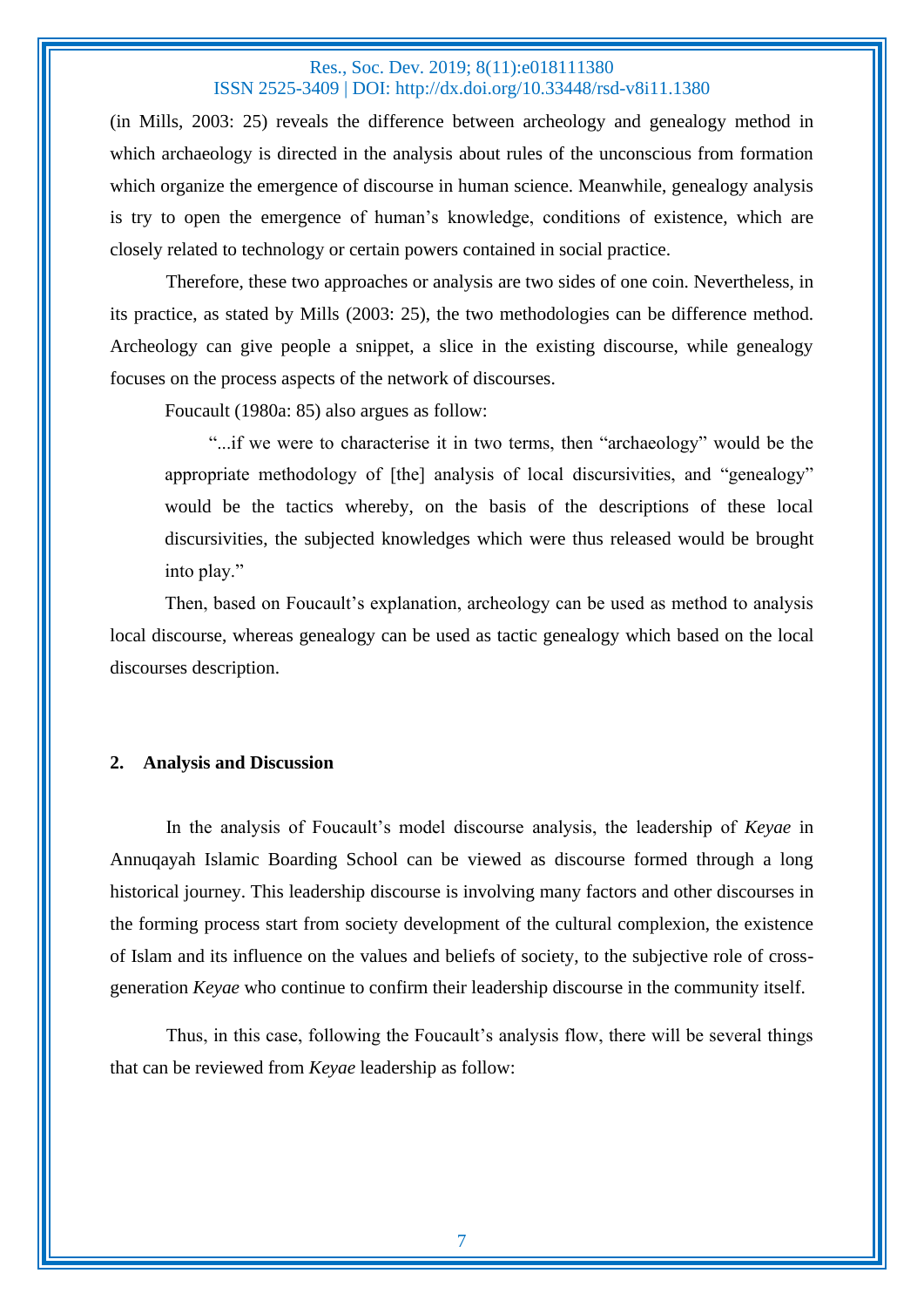# **3.1. Discursive Formation of** *Keyae* **Leadership in Annuqayah Islamic Boarding School in Madura**

Leadership discourse not merely seen as language of leadership, or definitive explanation, yet it is more than that. Leadership discourse means it covering the way people interpret the existence of *Keyae*, the perspective of people in their behavior and attitude toward *Keyae*.

In the reality, the leadership of *Keyae* in Annuqayah Islamic Boarding School is acknowledged by Madura society due to the support of several subjects as like *Keyae* Syarqawi as the foundation of ideological and pedagogical in Annuqayah Islamic boarding school, the generation of relatives who also became *Keyae* who ran the Islamic Boarding School and continued to preach, the santri of various teaching classes who attended the Annuqayah Islamic Boarding School. These subjects are united in the form of teaching activity, teaching books, religion doctrine, togetherness and others.

Seeing into its history, the leadership of *Keyae* nowadays, is not separated from the roles of the *Keyae*. The *Keyae* has fight in practical religion preaching to the society. In addition, the existence of *Keyae* Syarqawi and other generations, has successfully make their existence as the main knowledge authority or a person who master the religious matters in its application in all aspect of society.

When the authority is successfully obtained and continuously existing and forming in the teaching activity and daily interaction, then the role of *Keyae* is not merely concern on solving society's problems based on Islamic values, but it is also as main preference to attitude, behavior, and good life model as thought by *Keyae* to its society.

The authority in the scientific field and the understanding of Islamic teachings are increasingly reinforced by the establishment of religious education institutions in the form of Annuqayah Islamic boarding schools. The presence of Annuqayah Islamic Boarding School is not only reinforces their scientific legitimacy, but also binds the community's need for education for their children. The presence of an Islamic boarding school educational institution besides being an affirmation of *Keyae*'s title, which generally in Madurese society is considered as a person who has scientific qualifications and has santri, can also be a place where *Keyae* build the Islamic discourse he wants. The utterances of *Keyae* which manifested in the form of texts, documents, and discourse, in further has successfully affirming the leadership discourse of *Keyae* in society, especially Annuqayah Islamic Boarding School in Madura.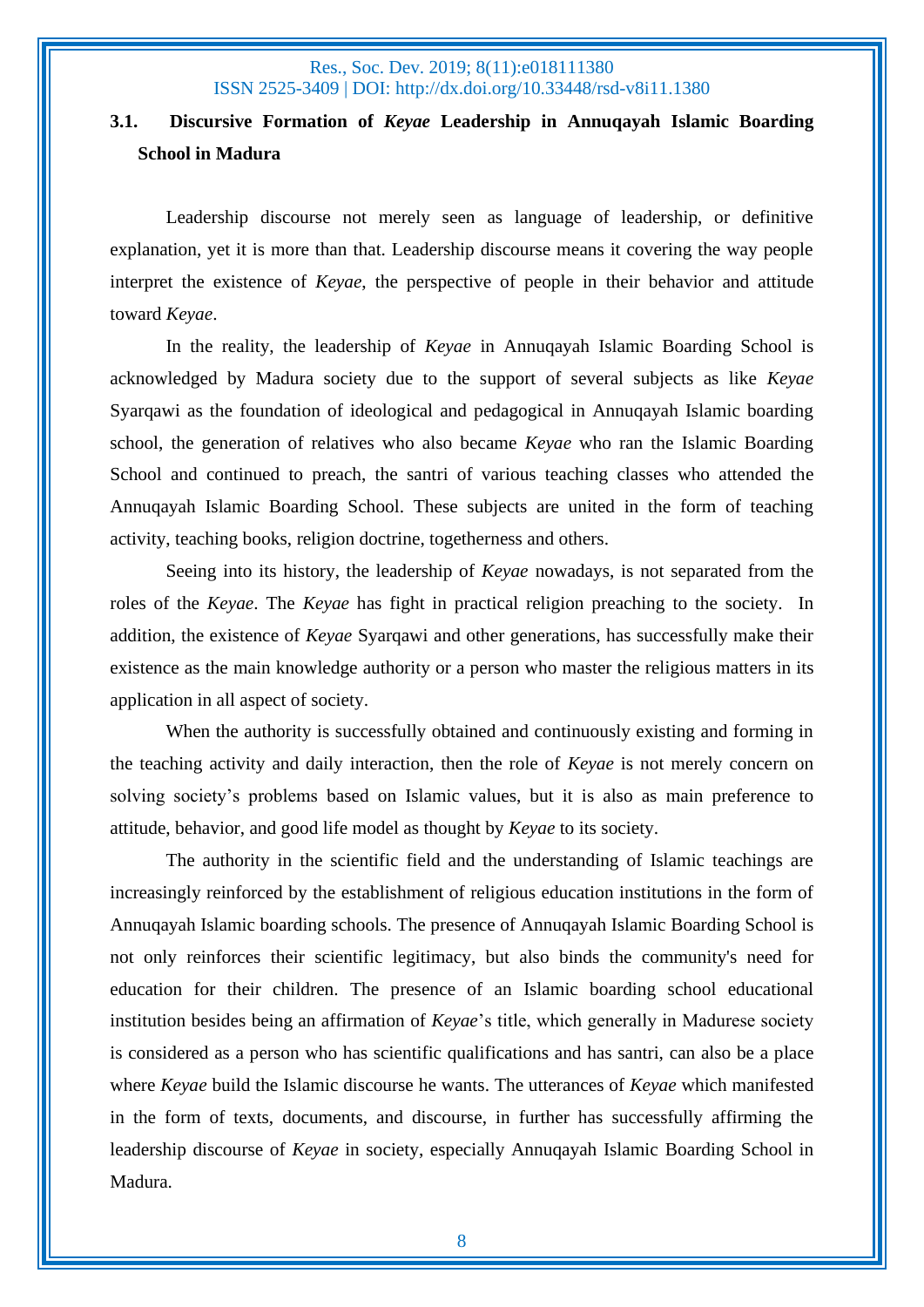This process then called as discursive formation of leadership *Keyae* in Annuqayah Islamic Boarding School. The reason of successfulness of formation discursive is supported by religious and feudalistic society culture in which religion is assumed as the most important thing in life. Moreover, the Islamic figure as like *Keyae* is the one who is worthy to be glorified (in the high position of society, even above the nobleman position and government officials).

In traditional and feudal society, the statements which based on religion doctrine will be more eased to get acknowledgement from society rather than utterances that contain of ideologies. In this case, when the *Keyae* in the Anuuqayah Islamic Boarding School successfully acquiring trust and recognition of the community in terms of religious authority or interpretation of religious texts, hence they will also be easier to display their presence as leaders in other aspects of life.

The formation of leadership discourse of *Keyae* in Annuqayah Islamic Boarding School basically has same *Keyae* leadership as like in other regions as long as the supporting discursive system factors are the same.

However, the result of leadership discourse can be different, especially because each individual who plays a role in it, is also has a different understanding of what he wants to build. But, when discourse begins to form, then the people or individuals, who are bound in it, are actually no longer able to freely speak and believe other statements that do not conform to the existing discourse. When the discourse is formed, it does not stop dialogue and development (production) in itself, whether through conflict between statements, internal and external exclusion, which in practice has moved quietly and controls the way of thinking of the subjects.

A belief or perspective built on established discourse will be difficult to change, unless there is a certain dispersion and pause (discontinuity of discourse), which usually starts from a subject that is more able to take distance from existing realities, or when conflicts occur between different statements and not succeeded in being suppressed by the existing power. In other words, discursive formation is not a container or a passive process. There is a process of interaction, dialogue, conflict, and exclusion in it, which all contribute to the level of establishment of a discourse in the community, including the leadership of the *Keyae* of Annuqayah Islamic Boarding School.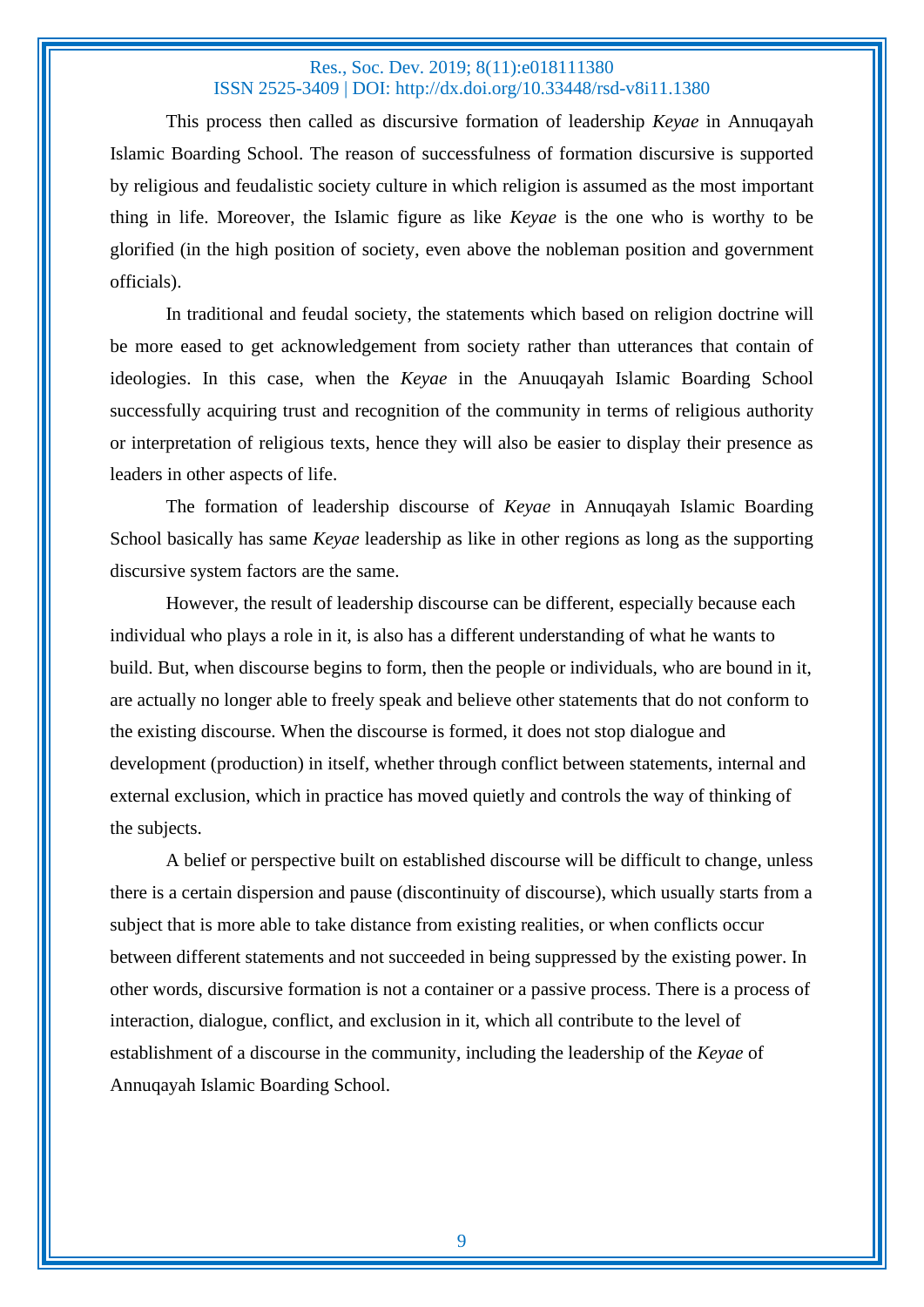# **3.2. Episteme and Leadership Archive of Annuqayah Sumenep Islamic Boarding School** *Keyae*

*Keyae*'s leadership discourse is not only formed by a discursive process but also formed through the process in deciding the right and proper statements to be distributed or spread to public. Focault explained that discourse works with collecting and debating some statements in order to take and produce a proper statement as a compromise result to become an applicable authentic standard in society. Episteme, in the context of *Keyae*'s leadership discourse of Annuqayah Islamic Boarding School, refers to a complex set that summarize various relationship between statements, religious teachings, or Islamic scientific knowledge and life ethic. This leadership function is most visible in certain time, such as in the first period of Annuqayah Islamic Boarding School's *Keyae* or the period in which *Keyae* had succeed in establishing education locality and the rules that underlined the production of statements, teachings, and developed scientific knowledge at that time. Meanwhile, archive refers to the valid rules set in a certain period, especially on the boundaries between what can be made as a statement and what form of statement produced by society. These boundaries are valid for both society as the consumer and *Keyae* as the producer.

Every leadership period has its own episteme and archive that differ from one period and other. However, in Annuqayah Islamic Boarding School, discourse is built by the first *Keyae* and has not undergo the essential transformation, except the institutional development needed to accommodate the need and education. The episteme and archive of the first *Keyae* period in Annuqayah Islamic Boarding School is still limited and narrow due to the Islamic discourse that still not yet complex. The way people thought, act, or expressed their cultural identity is not what it is like nowadays. A harder challenge will be faced by the next generation in which they will not only charged to defend the old leadership discourse but also charged on how to anticipate and accommodate further discourses.

Defending a discourse is an effort to build new episteme and archive for society, along with strengthening the existed *Keyae*'s leadership discourse. Building episteme and archive is surely a complex effort since it is not merely a process in denying statements which considered as inappropriate with the religious understanding and interpretation but on how to accommodate various statements and perspectives that newly developed in society. *Keyae* should be able to formulate statement and documented it in the form of text in religious teaching taught in Islamic Boarding School or Communal Quran Reciting based on the religious ideology, either in the group of *Keyae* itself or general public.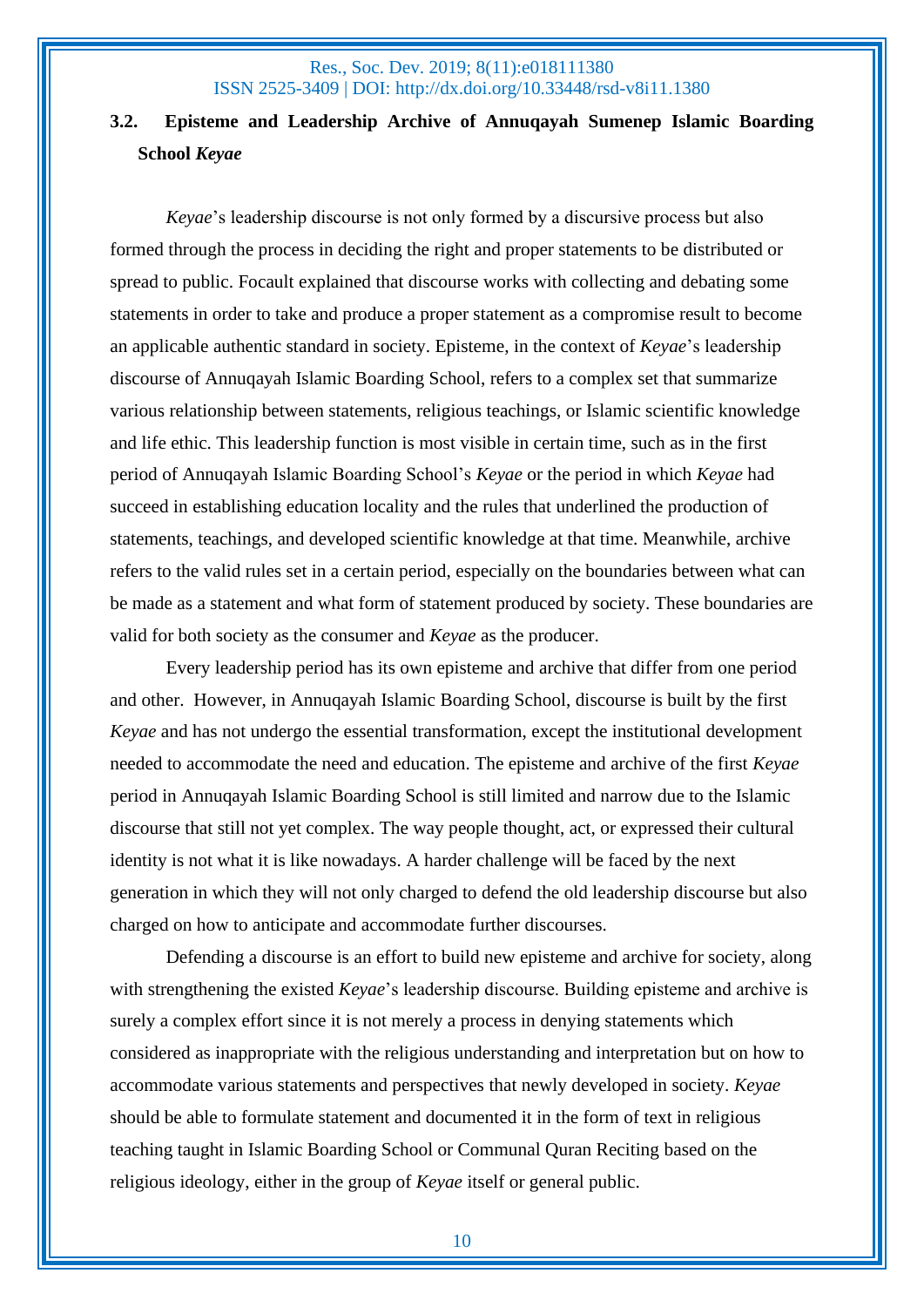The educational institution of Annuqayah Islamic Boarding School has significant role since it becomes the place for *Keyae* to produce statements, teachings and/or religious interpretative texts taught to *santri* and society around. *Santri* will continue the Islamic discourse and wider the discourse itself. Moreover, Annuqayah Islamic Boarding School in its continuity, has become the authoritative institution that have legitimation to validate between proper and improper statements. A proper statement will become the learning source and be documented in the form of book, text or document to spread to public. Through this way, Islamic Boarding School institution has played its role on *Keyae*'s leadership and its influence in society. The process in producing and denying statements by making authentic religious standard is the effort in creating the boundaries for santri and society to issued statements outside the existed ideological narration. In this case, every subject within the episteme and archive of *Keyae* leadership was slowly formed to have the way of thought, to behave, to run the religious ritual and even to live based on the validity standard that has been created.

The unwritten boundaries and rules that appeared from the discursive are were not only interfere the occurrence of other narration that unsuitable with the desire of powerful authority, but also limit the freedom of thought and creativity of the main subjects in the discursive authority circle.

In other words, boundaries and rules that managed the statement productivity within *Keyae*'s leadership discourse are valid for every subject that involved, including *Keyae*, teacher of Annuqayah Islamic Boarding School, *santri*, and society around Annuqayah Islamic Boarding School itself. Thus, what should be done by the next generation is to justify the discursive assumptions that have been built before.

Nevertheless, in a certain context, the transformation on *Keyae*'s leadership generation in Annuqayah Islamic Boarding School is similar to Foucault's analysis that open the probability on discursive interlude in which some new statements can occur by taking the whole different form of the old statement. The existed discourse also can get counterwork within, if it is cannot be anticipated, it will create new *Keyae*'s leadership discourse in Annuqayah Islamic Boarding School. This new discourse will colorize the new *Keyae*'s leadership period along with discursive episteme and archive in Annuqayah Islamic Boarding School and society around it.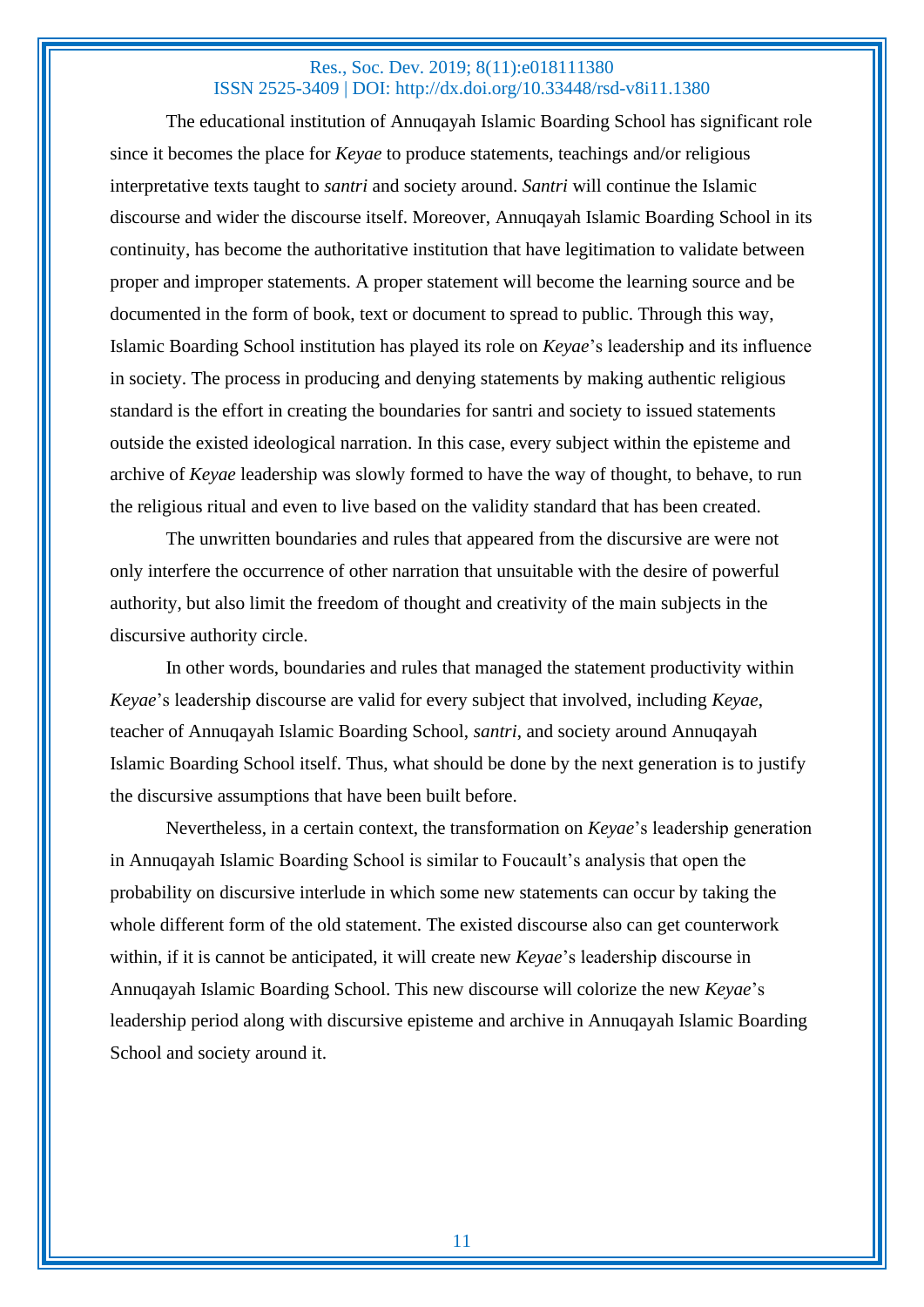## **3.3. Authenticity Statements and Regime of Kyai Annuqayah Sumenep Islamic Boarding School Leadership**

Statements that occurred within the discursive room, either in the form of utterance, teachings, *da'wah*, or daily speech, is the main element to form a discourse. For instance, *Keyae*'s leadership. The more the leadership is being talked in society, then it will create a discourse on *Keyae*'s leadership along with shaping a certain community. However, it should be noted that in discursive room, not all people can utter their statements or make their statements accepted and recognized by other people. Some statements delivered by certain parties will be more acceptable and recognizable with authenticity value rather than the statements issued by other subjects. Discourse, through existing episteme and archive, will give a structure based on the uttered statements and the condition in which the statements can be considered as right and proper to then distribute and spread to society.

When *Keyae* delivers the materials on religiosity and character value of life ethic, the utterance or statements issued by *Keyae* will be considered as authentic statements and the guidance for society to pursue their life. *Keyae*'s statements have become the discourse since it is already covered various things as a guidance. Similar to Foucault's argumentation that discourse could replace the individual role in filtering the statements. This called as statement exclusion that happen in both internal and external discursive environment. The role of *Keyae* is not only becoming the source of statements production but also the authority in filtering the statements in society. In its practice, Annuqayah Islamic Boarding School *Keyae* is the legal source for society since they can ask about the laws related to religious things, whether it is obligatory or not, or it is forbid by religion or not.

Referring to Foucault, there are four internal procedures for statements exclusion that appeared in discursive room, namely; (1) commentary; (2) the author; (3) discipline; and (4) rarefactions. These four procedures can be drawn in Annuqayah Islamic Boarding School *Keyae*'s leadership discourse as; The first is commentary. Commentary is a statement issued by a certain subject, such as *Keyae*, that acceptable by other subjects, (*santri* or society), to be talked, discussed, and/or practiced in a certain act as a comment to existing statement. Commentary is functioned as a determination and, in some contexts, as an explanation on what has been intended by *Keyae* for *santri* and other subjects who received the statements. It then leads to the boundaries for other interpretations on the existing statement. The commentary that has been uttered and distributed will become the filter for other statements that unsuitable with *Keyae*'s statements.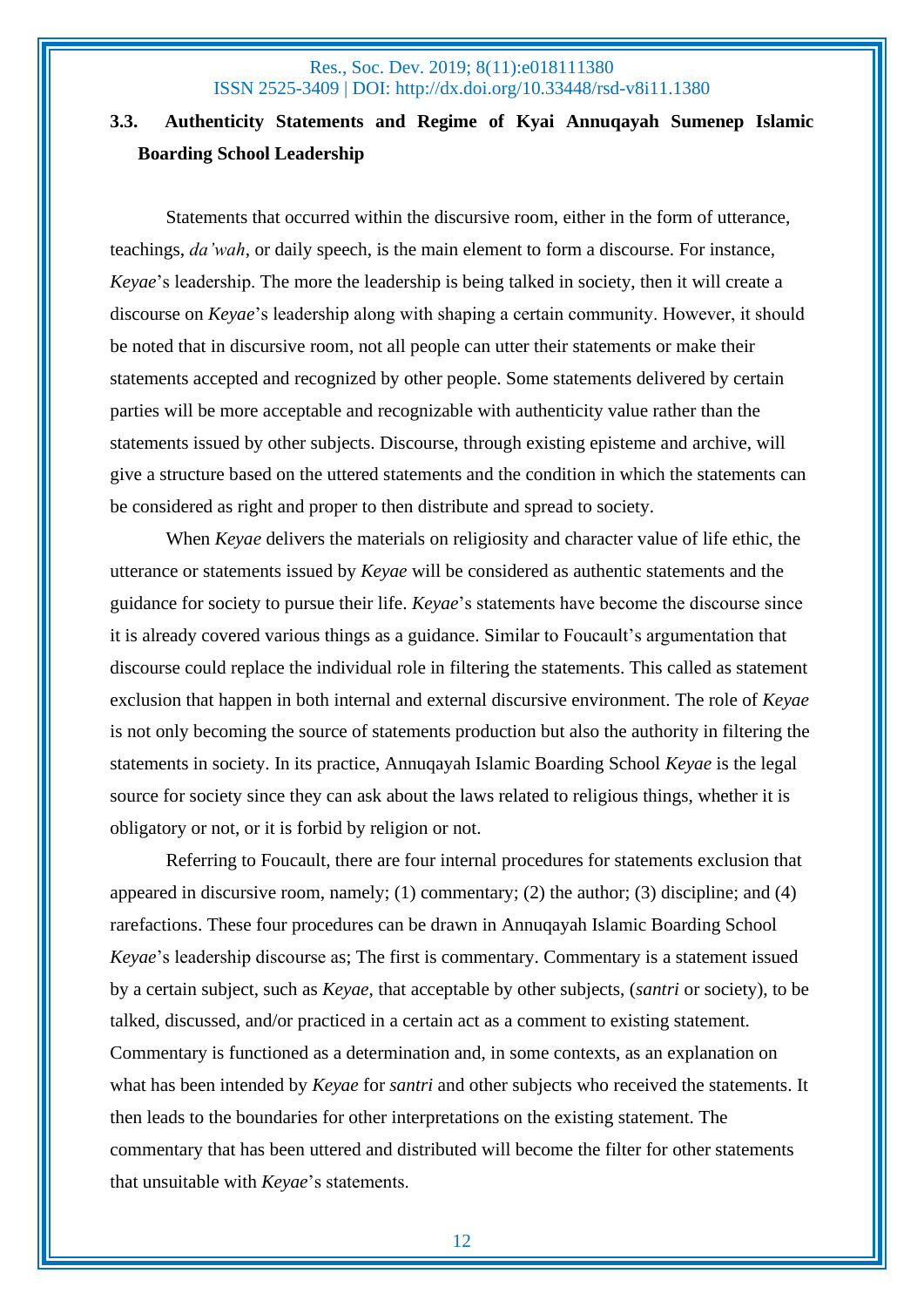The second is the author. *Keyae* is the author when he produces a certain statements even it is a mere material, in the beginning, which not yet collected in the form of text, document, or book. *Keyae* is considered as the authoritative subject to produce right or authentic statements then if there is a differentiation between one statement and another, it can be considered as something that connect each other. In other cases, *Keyae*'s statement can be the law and authentic standard that make *Keyae* difficult to issue the opposite statement. *Keyae*, as the author, is presenting a certain boundary for statement that he built. The third is discipline. *Keyae*'s statement on something that determine his leadership in general environment is often limit to his expertise. Other *Keyae*'s statements in his daily interaction can be measured again for its authenticity when his statement has no relation or do not based on the religious teaching. *Keyae* had limitation that could exclude the statements within his expertise. Nevertheless, in Annuqayah Islamic Boarding School, *Keyae*'s statements, even for problem which not related with religion, is often have similar value with his religious statements.

The fourth is rarefactions. According to Foucault, rarefactions is a limitation on who and who does not has the right to speak. In the context of Annuqayah Islamic Boarding School, those who have right to speak and represent *Keyae* as the leader of his institution is teachers or *Keyae*'s relatives. While *santri* have different limit when they appear in society. *Santi* are becoming the subject that considered good to speak and represent *Keyae* in public since they received direct teachings and informations from *Keyae*.

Besides the internal exclusion, the external exclusion is also built. According to Foucault the external exclusion has three elements; (1) taboo; (2) mad and sane; and (3 true and false. These three elements were worked as below;

The first is taboo. In a society, it often finds a rule or value that limit the discussion on something that considered can damage the moral structure, change the behavior, and even harmful for others. A belief on things that inappropriate or taboo to be talked is the form of external exclusion in society. In Annuqayah Islamic Boarding School *Keyae*'s leadership discourse, taboo has role as a law that limits the occurrence of improper statements to be uttered. One of the examples is the criticism on *Keyae*'s leadership and his role in society. This attitude is considered as an abuse toward the noblest figure in society. This rule can be the external exclusion that effective enough to limit the discourse or statements, also to strengthen the discourse of *Keyae*'s leadership in society.

The second is mad and sane. The term mad and sane, according to Foucault, are pointed to the clinical history and how Western treat people outside the normality boundary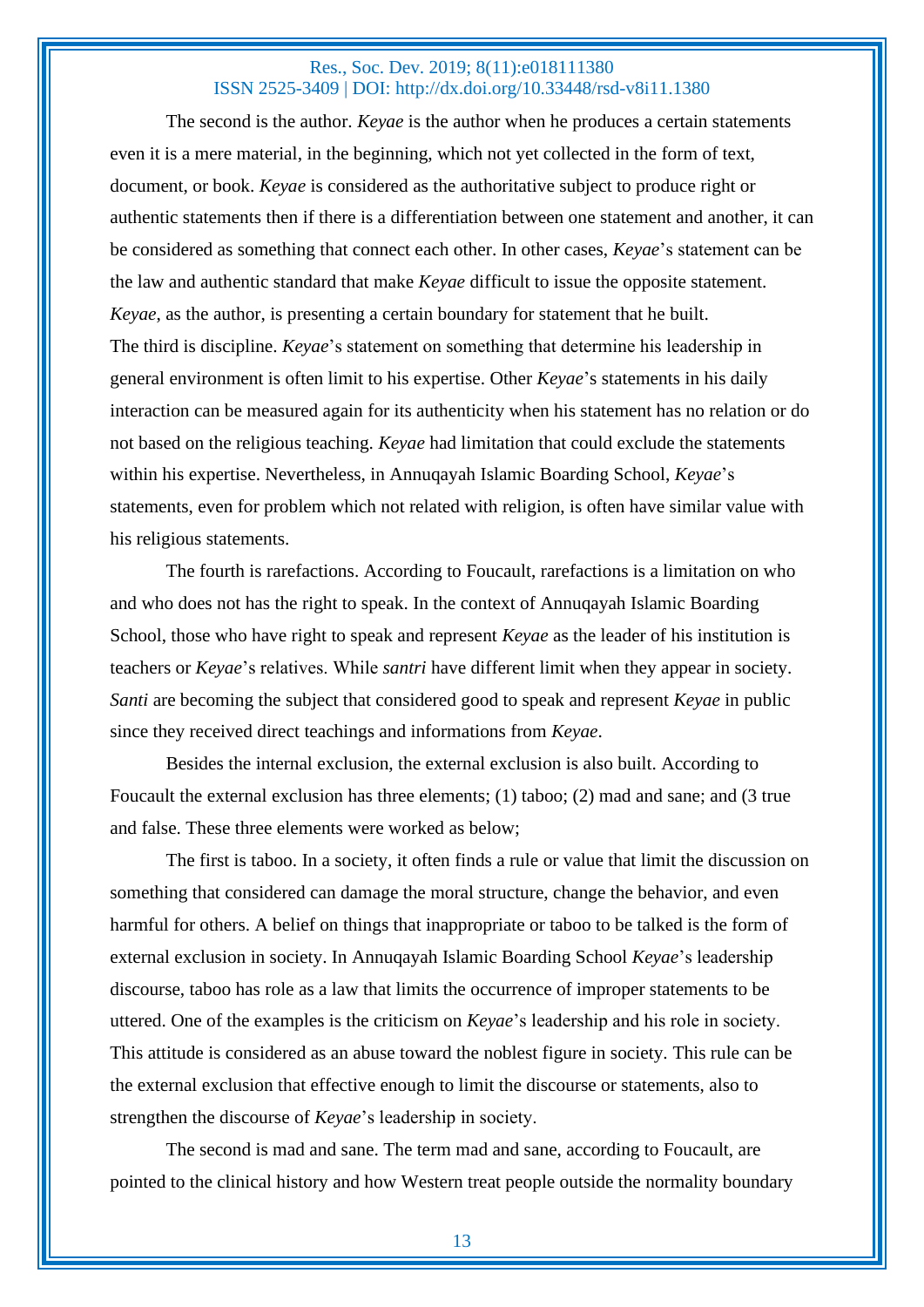(people with mental health disorder). These people can be categorized as people who had different arguments or perspectives with society in general. In the context of Annuqayah Islamic Boarding School *Keyae*'s leadership discourse, the distinction between normal and abnormal can be found on how society treat people who does not have similar understanding with *Keyae* in religious interpretation. This distinction appeared along with the discourse on *Keyae*'s leadership and his role as a leader in spiritual and other aspects in society. Therefore, people within the Islamic Boarding School environment who have different view toward *Keyae* will end up as a public gossip material. Statements which issued by people who considered as improper to be heard should be guided in order to have the same point of view of the general society in viewing *Keyae*.

The third is true and false. The distinction between true and false is usually involved the institution role or certain party that considered of having authority to define or decide between the true and false of the statements. In the context of Annuqayah Islamic Boarding School *Keyae*'s leadership discourse, the authority in defining whether the statement is true or false was under the Islamic Boarding School institution itself, especially the subjects with certain scientific legitimation within, including *Keyae*, teachers and/or people that came from the same circle. *Keyae* and educational institution of Islamic Boarding School are supporting each other. *Keyae* can manifest various statements as his teaching materials which transmitted to *santri*, and the educational institution of Islamic Boarding School can confirmed *Keyae*'s authority through the establishment of educational practices. Both have authorities to support each other in defining which one is the right and proper statement and which one should be spread in society.

The statements that appeared and formed an Islamic discourse have strengthen the *Keyae*'s role and authority as a leader in either educational institution of Islamic Boarding School or society around. Thus, the statements that occurred nowadays has appeared as an authentic affirmation and/or support on *Keyae*'s leadership discourse and his role. In addition, the absent of conflict on *Keyae*'s statements showed that *Keyae*'s leadership discourse has an established discourse in society. However, this condition may change if the occurrence of other different statements has giving another point of view on how society view on the existence of *Keyae*.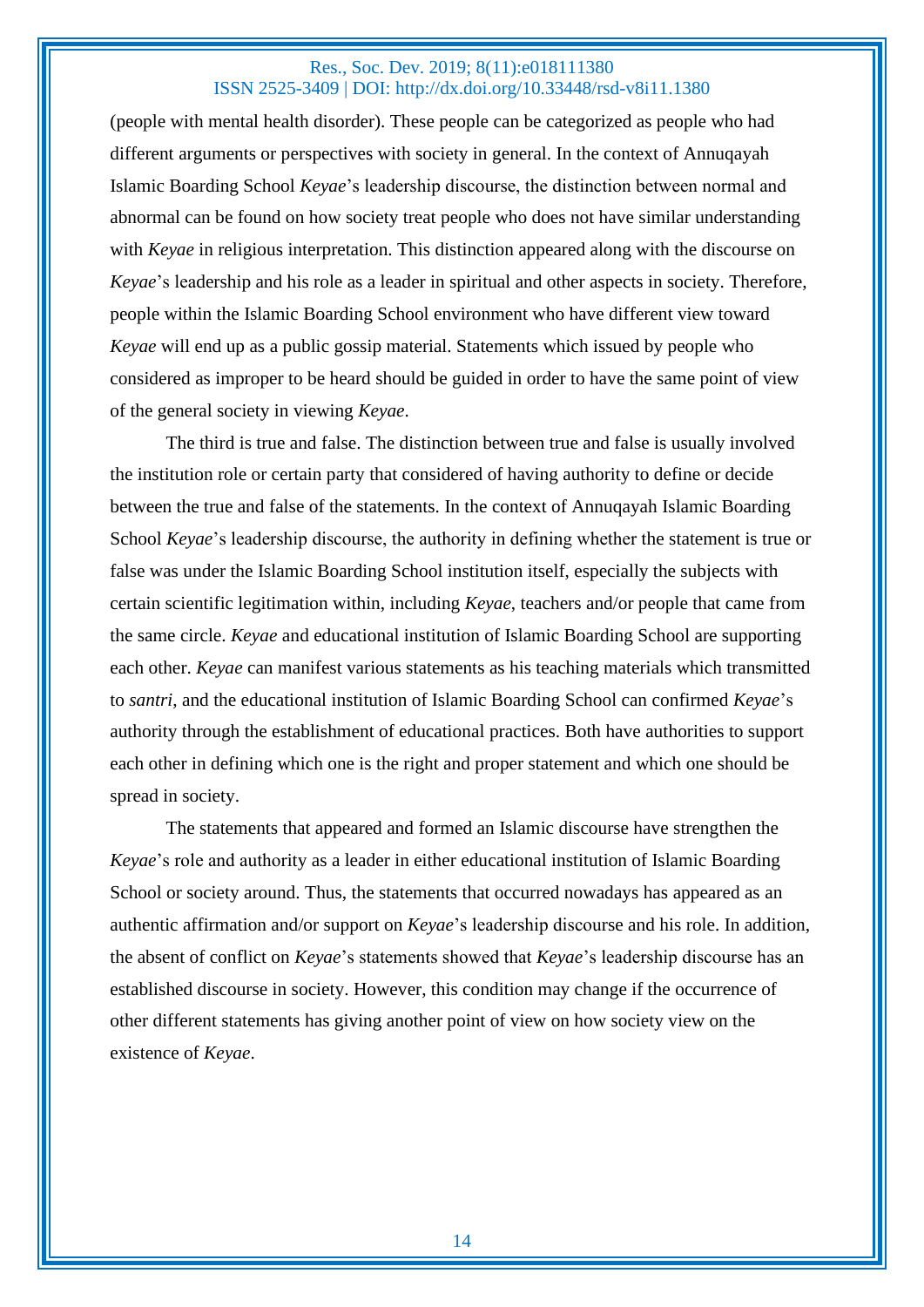# **3.4. Power relation and production of Annuqayah Islamic Boarding School** *Keyae***'s Leadership Discourse**

The other important point in discourse analysis by Foucault is there is always certain power relation appeared on a discourse. An established discourse is mean to strengthen the authority of a certain parties against the other party by controlling the statements or discourse developed within the society. Discourse can control which one is the proper statement and which one is not. This probably happen when there is a certain party that has power or authority. It means that the final destination of a discourse is the society hegemony which dismissed them from conflict that could damage the harmony. Authority is not only seen as a physical power or the availability of a certain sources, but also the ability to control the authenticity as the most essential basic for human to act. The ability to control the authenticity is becoming the main power to a discourse that developed in society.

*Keyae*'s leadership discourse in Annuqayah Islamic Boarding School also has certain authorities, including the scientific authority, religious understanding, leadership characterization and also the Islamic Boarding School institution as an authoritative to produce statements or Islamic discourses for society. Referring to Foucault analysis, the authority within *Keyae*'s leadership discourse of Annuqayah Islamic Boarding School in Sumenep is not centered on the figure of *Keyae* or Islamic Boarding School institution. The authorities within the discursive room are plural and connected one and another. Similar to Foucault's argument that it is a set of relation spread to whole society classes. Foucault claimed that authority as something that not fully repressive and coercive but productive. Repressed authority will create opposition in the form of new action and thought from society as a way to adapt with repressive condition. In other words, even if *Keyae* and/or Islamic Boarding School institution along with other figures around is becoming the authoritative parties, but their authorities are not accepted in absolute way by society. If the teachings are pressing them or making them uncomfortable with their life, then conflict will be occurred. Authority is not something acceptable but something that could be managed continuity. If *Keyae* is not managing his Islamic Boarding School anymore, then the authority that he had can be erased slowly and changed to another authority. The relation which built between *Keyae* and educational institution of Islamic boarding school is not as simple as dominative relation. The society's obedience toward *Keyae*'s statement is not resulted by the repressive effort by the *Keyae*. In its practice, *Keyae* is not preaching religious teachings in both coercive and repressive way, such as punish people who do not follow his teachings, because it will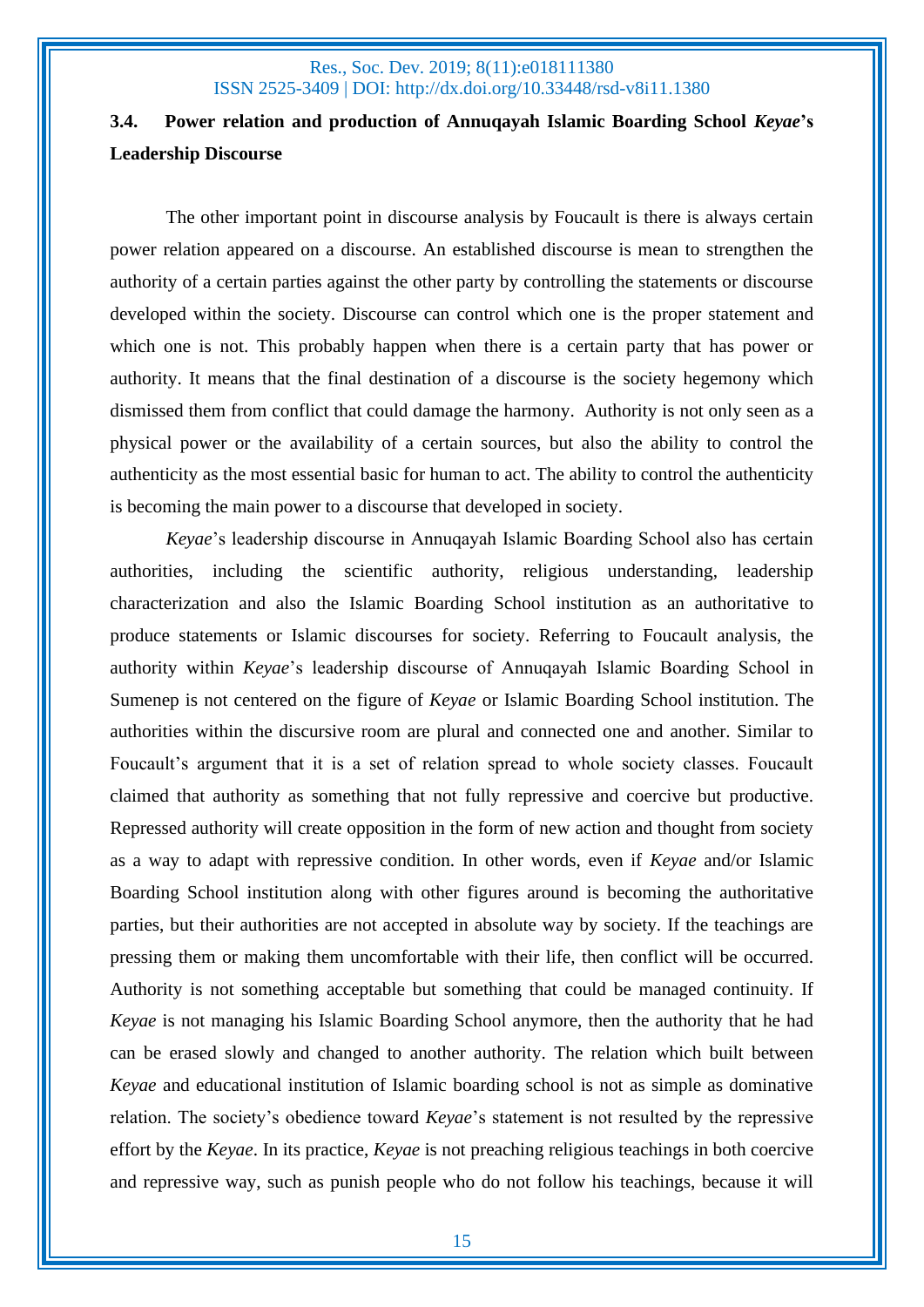lead to rejection by society. The society obedience is the accumulation from many factors, start from cultural characteristic of a society, *Keyae*'s attempt to spread the statements based on religious *dalil* or postulate.

The authority within Annuqayah Islamic Boarding School *Keyae* can be the basic law toward what was done by society. This can only be happened because of the acceptance and recognition by the society itself. However, the acceptance and recognition by society also becomes a part controlled by the existing discourse.

#### **4. Conclusion**

Dealing with the analyisis and discussion section, this article is hoped to give a good conribution to the Madura society in which they are able to know the roles of Keyae besides as the leader of Islamic Boarding School.

Afterwards, based on the analysis on *Keyae*'s leadership discourse, it can be concluded as below:

- 1. *Keyae*'s leadership is a complex discourse since it consists of many factors and individual subject within. *Keyae* is not the single actor in discursive room, but stand on the authority circle to give authentic statements that should be accepted by society.
- 2. *Keyae*'s leadership discourse that developed in society, especially Annuqayah Islamic Boarding School, Sumenep, is the result of a complex process in formulating certain statements. These statements related to the role of *Keyae* and culture in society, which accepted and recognized by society, until create its own legitimation on related *Keyae* as the one who had authority to deliver some statements in society.
- 3. *Keyae*'s leadership discourse has become the rules to control the way society thought, act and behave toward *Keyae*, also the way they understand about Islamic teaching and the application in daily activity. For society within and around Annuqayah Islamic Boarding School, Sumenep, the discursive rules and limitations were working with the way that often hard to be noticed. For instance, society without any kind of forces from *Keyae* had strengthen the authenticity of *Keyae*'s statements and had no courage to issued their own statements because they feel that they had no right to issue a statement.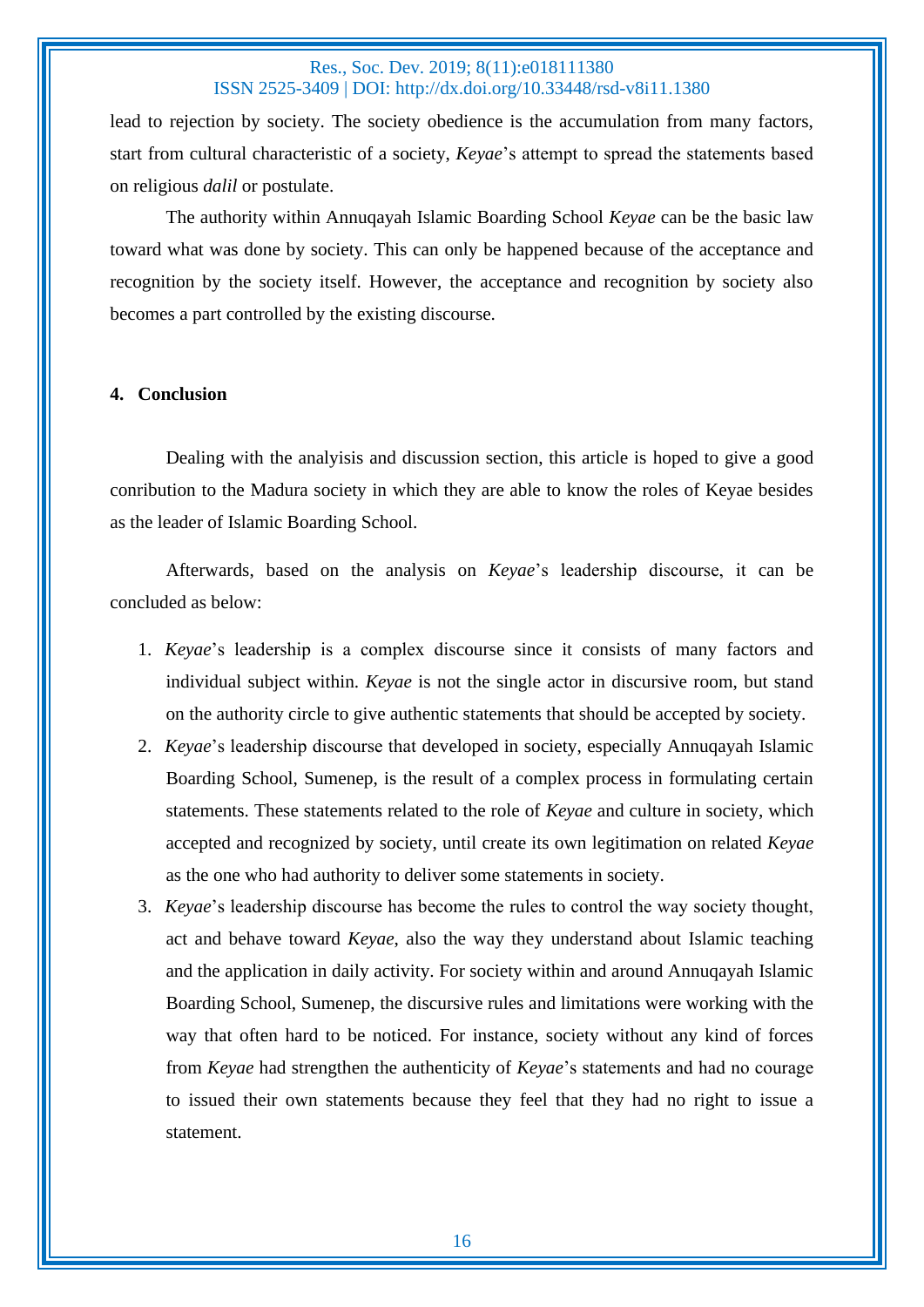4. *Keyae*'s leadership discourse in Annuqayah Islamic Boarding School had been established through a long process, therefore it is hard to transform related to society's assumption on *Keyae* or Islamic Boarding School. The discursive transformation could probably happen when there is condition that support the transformation, such as the changing of leadership generation, society's point of view on new intervention values in society, and others that showed new discursive that is more powerful to be spread in public.

From the points that has been described above, the researcher suggest that for the future research can analyze or observe the role of Keyae in other regions, since the existence of Keyae in Indonesia is not merely exist in the Madura.

#### **References**

Basyuni, Ison. 1985. "Dakwah Bil Hal Gaya Pesantren". M. Dawam Raharjo (ed), *Pergulatan Dunia Pesantren.* Jakarta: P3M.

Bertens, Kees. 2001. *Filsafat Barat Kontemporer*. Jakarta: Gramedia Pustaka Utama.

Dhofier, Zamakhsari. 1982. *Tradisi Pessantren; Studi Tentang pandangan Hidup Kiai.*  Jakarta: LP3ES.

Dirdjosanjoto, Pradjarta. 1999. *Memelihara Umat: Kiai Pesantren-Kiai Langgar di Jawa.*  Yogyakarta: LKiS.

Effendy, Bisri. 1990. *Annuqayah: Gerak Transformasi Sosial di Madura*. Jakarta: P3M.

Foucault, Michel. 1972. *The Archaeology of Knowledge*. New York: Pantheon Books.

Foucault, Michel. 1977. *Discipline and Punish; The birth of the Prison*. Terj. Alan Sheridan. London-Worcester: Billing and Sons.